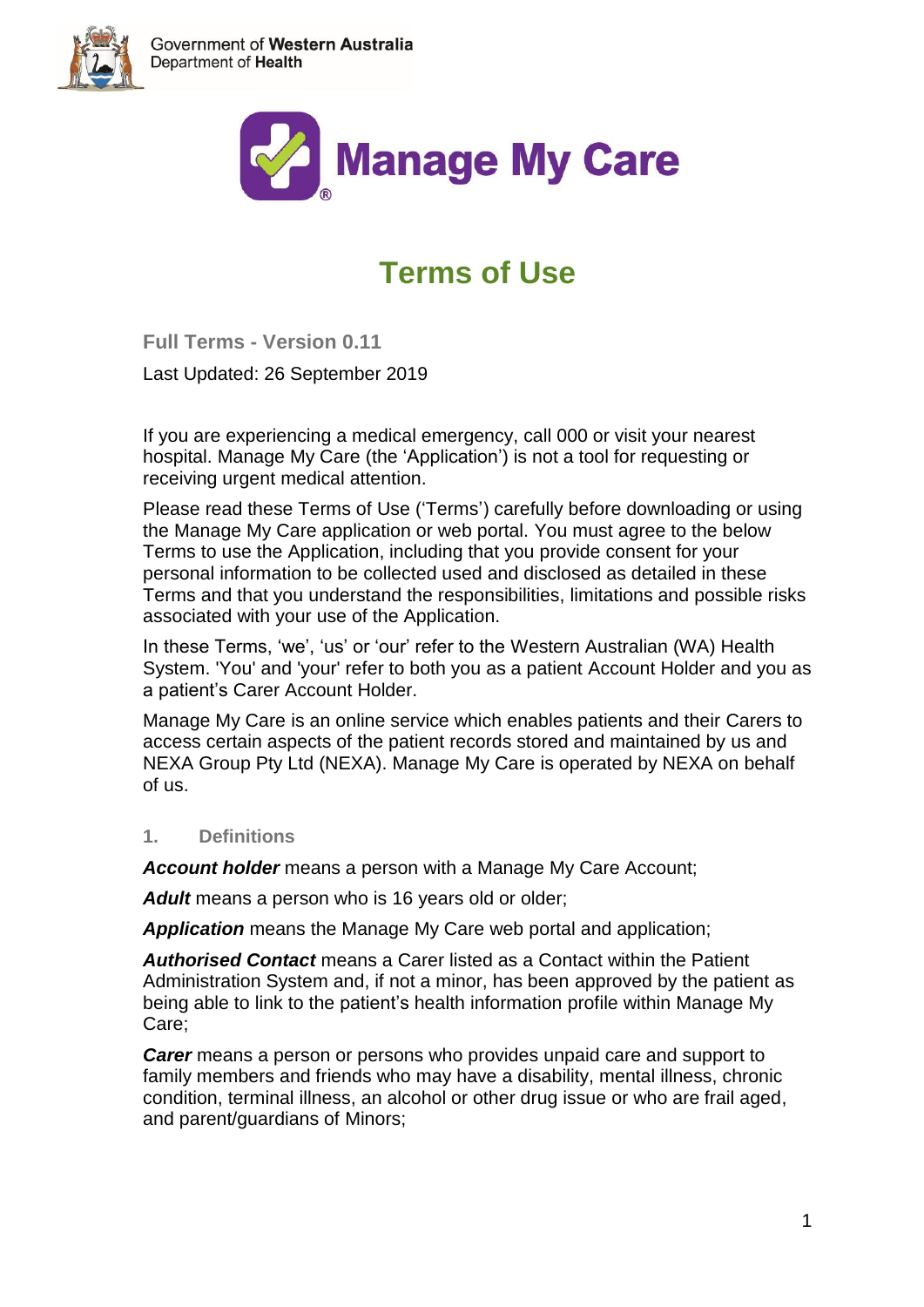**Contact** mean a person who is listed on the WA health system Patient Administration System as a patient's Next of Kin, Preferred Contact or Other Contact;

**Department of Health** means the entity within the WA Health System who, on behalf of the State of Western Australia, has contracted NEXA to deliver the Application;

*Device* means [laptops, computers, tablets,](https://www.lawinsider.com/dictionary/mobile-devices) smartphones or any other internet enabled equipment used to access the Application that the Account Holder is at all times responsible for;

*Guardian* means a person who has the legal authority (and the corresponding duty) to care for the personal and property interests of another person;

*Health Service Providers* means the legal entities within the WA Health System that provide public health services to the local areas and communities;

*Linked Manage My Care Account* means a Manage My Care account that has been successfully linked to a patient record in the WA Health System Patient Administration System;

*Manage My Care Account* means an account to access the Application which may or may not be linked to a patient record on the WA Health System Patient Administration System;

*Minor* means a person who is younger than 16 years old;

*Natural Person* means you are an individual human being, not a corporate entity, a robot, a software program etc.;

*NEXA* means NEXA Group Pty Ltd, an Australian company who has been contracted by the WA Department of Health to develop and deliver Manage My Care;

*Outpatient Direct* means the contracted telephone service that assists some WA public hospital patients to manage their outpatient appointments;

**Patient** means a person who has been, is being, will, or may be provided with health treatment or care in WA public hospitals;

*Patient Administration System* means, relevant to the Application, the WA Health System Patient Administration System, webPAS, that stores your public outpatient hospital information;

*Personal Information* has the meaning given in the Freedom of Information Act 1992 (WA) in the Glossary at Clause 1;

*Suggestions* means any feedback, comments, ideas, improvements or suggestions provided by you to us with respect to the Application;

*Unique Medical Record Number (UMRN or U/R)* means the unique patient identifier used by all WA public hospitals consisting of seven numeric characters prefixed by an alpha character;

*Updates* means enhancements or improvements to the features/functionality of the Application, which may include patches, bug fixes, updates, upgrades and other modifications;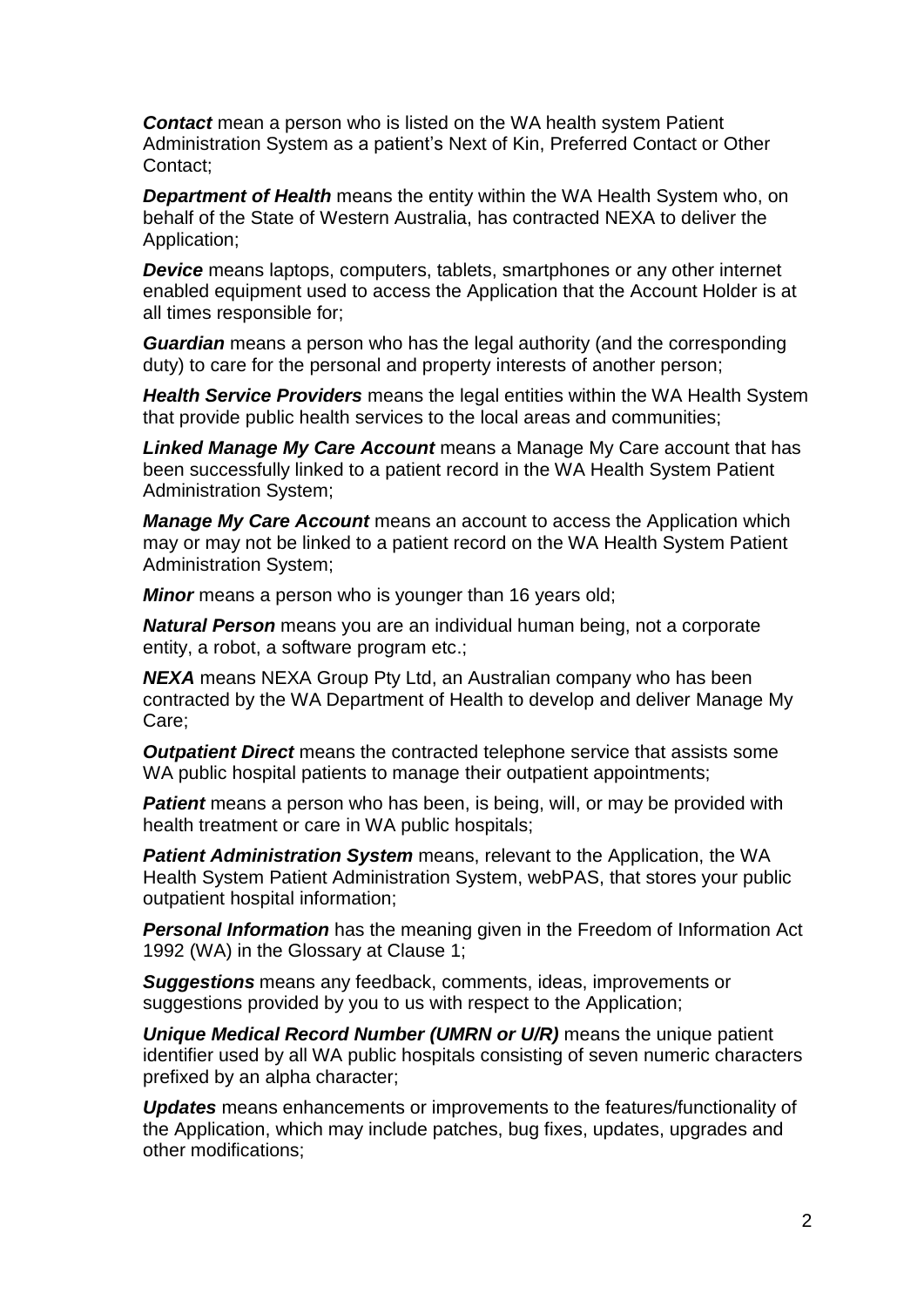*WA Health System* means the Department of Health, Health Service Providers, and to the extent that contracted health entities provide health services to the State, the contracted health entities.

# **2. Overview**

To fulfil the functions of the application, we need to collect, use and disclose personal information. We do this as permitted by the *Health Services Act 2016 (WA)*; and NEXA do this as set out in their Products Privacy Policy*.* This is explained further in these Terms, and may involve us disclosing the personal information that we collect about you to the following parties:

- Authorised Contacts
- The contractor who operates the Application (NEXA)
- The contractor who operates Outpatient Direct (Medibank Health) Solutions Pty Ltd)

## **Linking to a patient record in Patient Administration System**

If you want to use the Application you will need to link your Manage My Care Account to your WA Health System patient information. This will require NEXA to collect some personal information to verify your identity, including your U/R, name and date of birth. If you are linking your Manage My Care Account to view the patient information of a patient you care for as their Authorised Contact, NEXA will also collect your name as well as the patient's U/R, name and date of birth. This information will not be disclosed to anyone else other than NEXA.

If you wish to link to the patient information of a patient you care for, NEXA will use your personal information provided to notify the patient that you are requesting to link to their patient information. This is to confirm that the patient authorises you to access their personal information as an Authorised Contact.

If you choose not to link to

## **Information in the Application**

We collect, use and disclose the following personal information so that you can use the Application:

*Information collected from you* – Us and NEXA may collect personal information that you have chosen to provide. This could include information such as a request to reschedule an appointment, a request to update your demographic details (e.g. name, address, phone number) you have chosen to include in the Application. Personal notes you make within the Application are stored on the Device and are not collected by us or NEXA.

*Information collected from the Patient Administration System* – we will share personal and health-related information from the WA Health System Patient Administration System i.e your U/R, your demographic details, demographic details of your Contacts, outpatient appointment details (e.g. clinic, appointment time and location) and outpatient referral details (e.g. referrer, triage category, referral priority code) with NEXA.

*Information associated with your Manage My Care Account* – NEXA will collect and store information associated with your Manage My Care Account including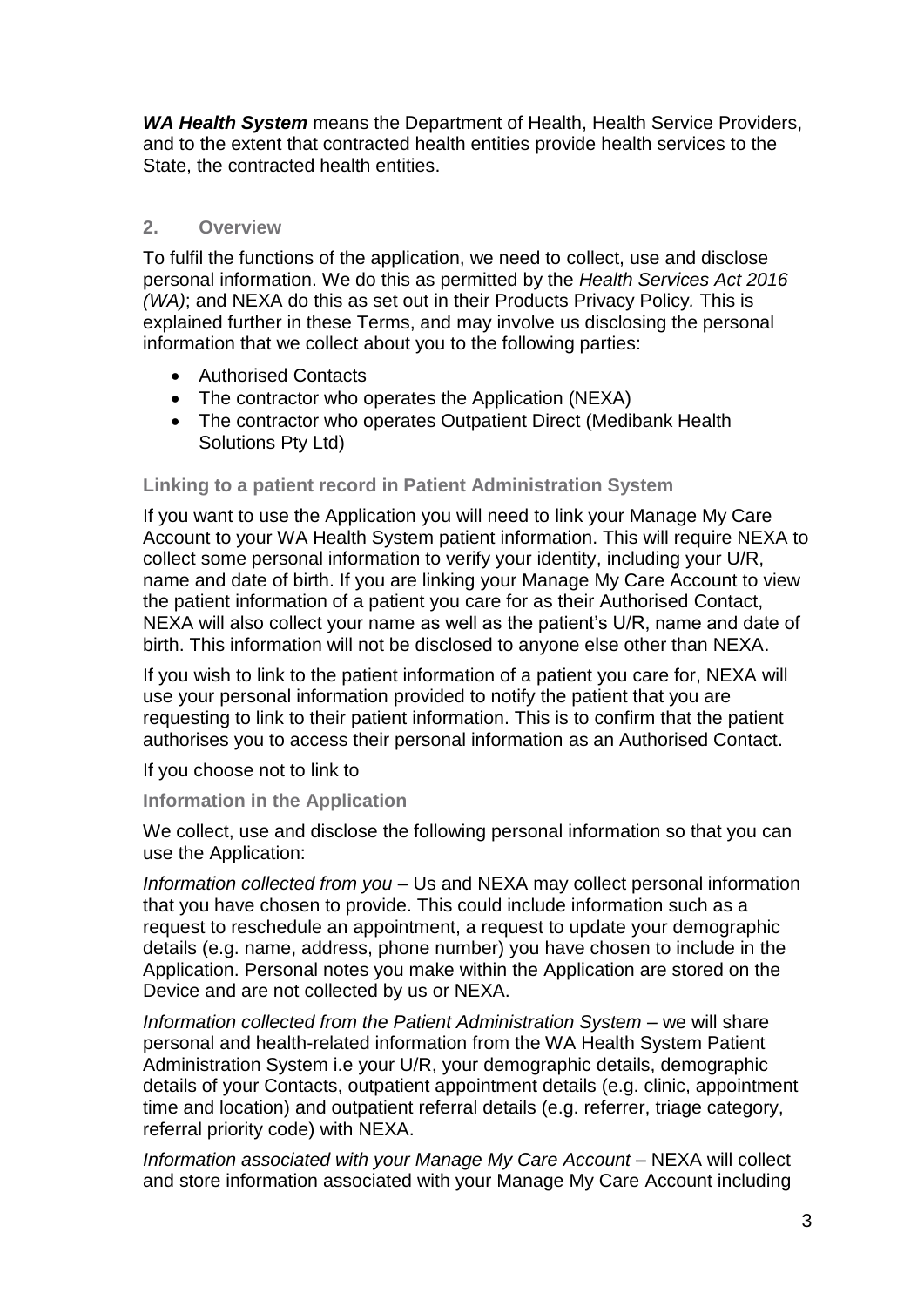your email address, password and pin. All information collected, stored and maintained by NEXA is done in accordance with NEXA's Products Privacy Policy.

Your personal information and other data detailed in Clauses 18, 19 and 20, will not be provided to any other parties other than detailed in these Terms, or sold or used for marketing or advertising purposes.

We will retain ownership of all data entered into the Application. However, for the purposes of delivering the Application, NEXA collects, stores, maintains, and shares information about you in accordance with its Products Privacy Policy, which is available at [https://nexa.com.au/nexa-group-privacy-policy/.](https://nexa.com.au/nexa-group-privacy-policy/) No data will be extracted for NEXA marketing or analysis purposes unless under our authority.

#### **Storage and security**

The protection of your personal information is something we take very seriously, and we are committed to keeping it secure. We take significant precautions to protect personal information from misuse and loss, and from unauthorised access, modification or disclosure.

Personal information will be stored in the NEXA-controlled Amazon Web Services (AWS) Australian private cloud environment. The AWS Data Privacy FAQs describes how AWS stores and secures data and is available <https://aws.amazon.com/compliance/data-privacy-faq/>

We ensure us and NEXA have a range of industry standard measures in place to protect information available in the Application including:

- Strong authentication processes to provide access to authorised users only;
- Use of encryption protocols which comply with Australian encryption standards;
- Proactive security measures and rigorous security assurance processes, including regular risk assessments, Vulnerability Assessment and Penetration Testing of the NEXA AWS, and pre-release testing prior to implementation of new system functionality;
- Educating our employees and contractors on their obligations when handling personal information, including compliance and authentication requirements;
- Provision of an audit trail for each Manage My Care Account Holder;
- Established processes to identify and revoke unauthorised access;
- Strong password and PIN management policies that are in line with industry best practice;
- AWS Data Centres rated above Tier 4 and earned Defence Level 4 rating;
- Information will not be stored outside of Australia; and
- Contracted third parties must process personal information in accordance with their obligations under Privacy Act 1988.
- **3. Privacy and confidentiality**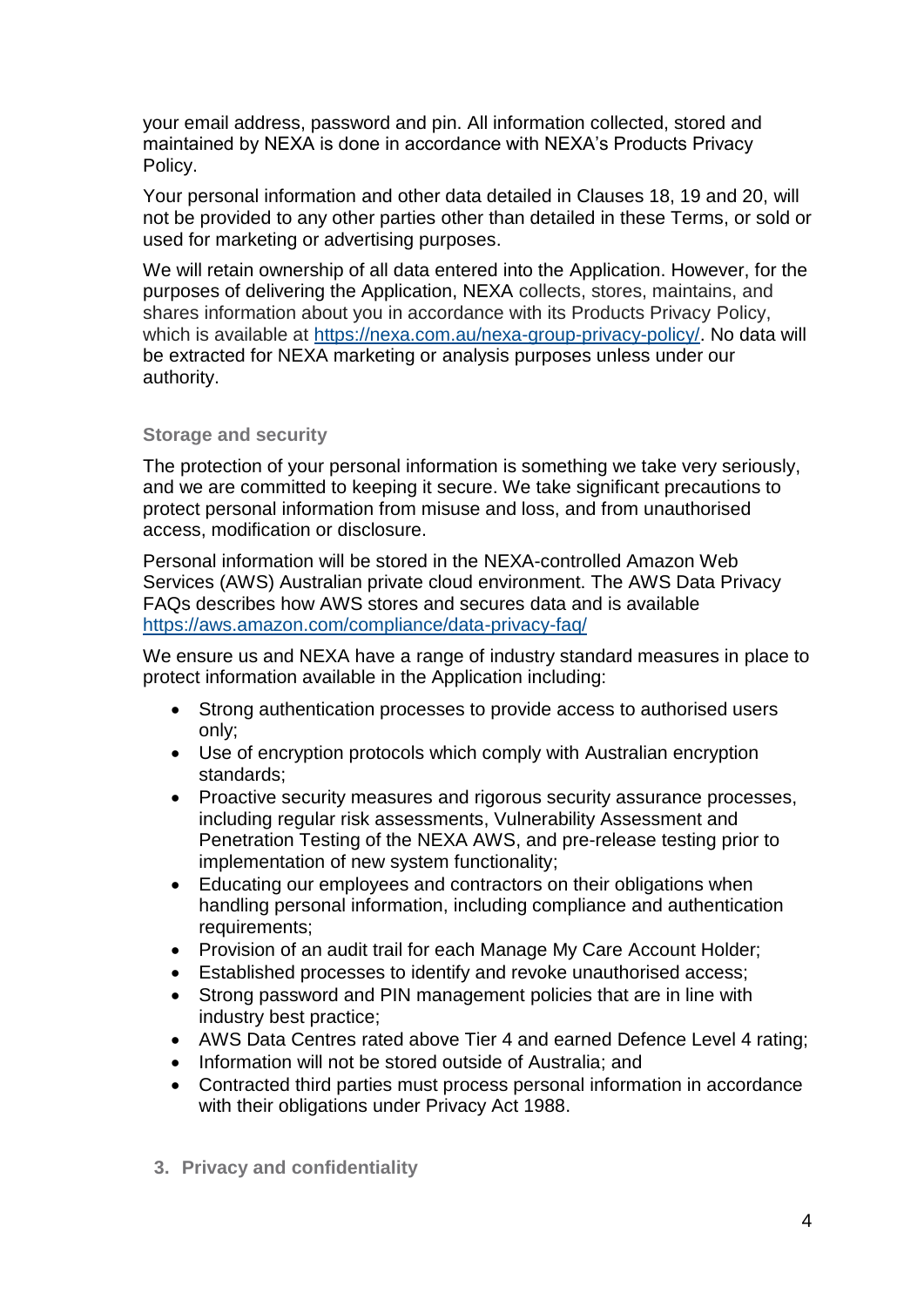We will treat any personal or health information you provide via the Application in accordance with:

- Health Services Act 2016 (WA)
- DoH Information Management Policy Framework
- DoH Information Communication Technology Policy Framework
- DoH Information Security Policy Framework
- Privacy Act 1988 (Cth)
- Australian Privacy Principles (APPs)

For the purpose of delivering the Application, NEXA collects, stores, maintains, and shares information about you in accordance with its Products Privacy Policy, which is available at [https://nexa.com.au/nexa-group-privacy-policy/.](https://nexa.com.au/nexa-group-privacy-policy/) By accepting these Terms, you acknowledge that you hereby agree and consent to the terms and conditions of the NEXA Products Privacy Policy.

NEXA will maintain control over the content within the AWS environment. The stored data is encrypted using AWS Encryption Keys that are controlled by NEXA, to ensure privacy and data security. AWS is not authorised to use customer content or derives information from it for other purposes such as marketing or advertising.

#### **4. Why these Terms of use are important**

These Terms are a legal agreement between you and us and they govern the responsibilities of all parties and your use of the Application.

These Terms apply whether you are a patient or an Authorised Contact, or if you are accessing the Application via the application or web portal.

By being an Account Holder, you agree to be bound by these Terms.

Importantly, this means making sure you know and follow your responsibilities.

If you disagree with any part of the Terms and do not accept them then you will not have access to the Application. Your clinical care will not be impacted if you choose to decline these Terms.

## **5. Changes to Terms of use**

When we make changes to these Terms, including any changes to the scope of information that is accessed via the Application, you will be notified that changes have been made.

The new Terms will replace any Terms you may have previously accepted.

#### **6. Who can have a Manage My Care Account**

To create a Manage My Care Account you will need access to an internet enabled Device.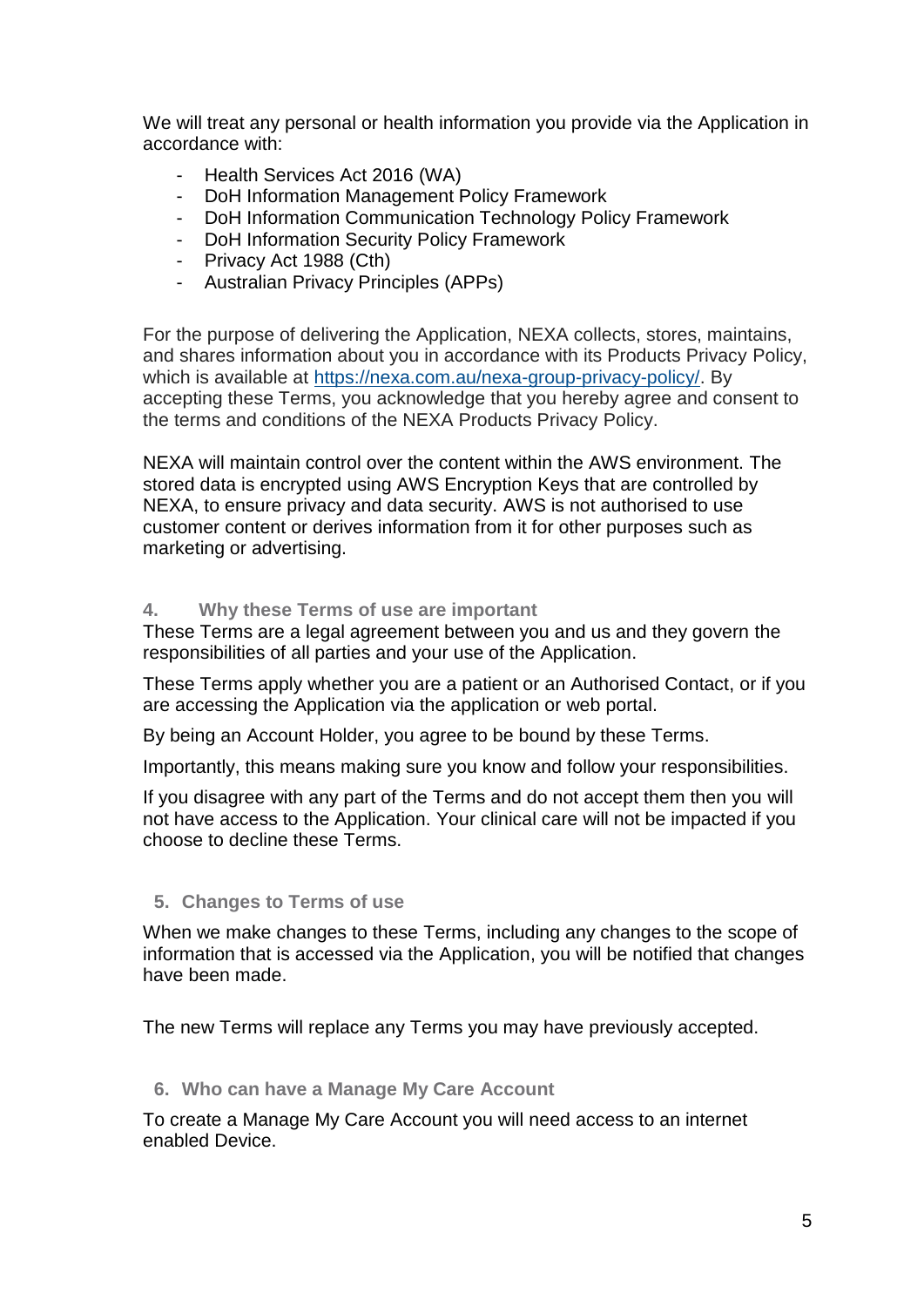To have a Manage My Care Account you must be a 'Natural Person' and have a unique email address. By accepting these Terms, you warrant that you are at least 16 years old and that you understand and will comply with these Terms.

# **6.1 Adult Account Holders accessing adult patient information**

Adult Account Holders may link their Manage My Care Account to their own patient information in the Patient Administration System.

Carers can request access to an adult patient's information if they are listed as a 'Contact' in that patient's Patient Administration System record. Patients can add or delete Contacts in the Application.

In the case of a patient being unable to consent to the access, the Account Holder can apply in writing via [managemycare@health.wa.gov.au](mailto:managemycare@health.wa.gov.au) with the relevant information to confirm that the patient is unable to consent.

# **6.2 Adult Account Holders accessing minor's information**

In general:

6.2.1 a minor patient's Carer has the right to gain access to their child's information through Manage My Care up until the minor is 16 years old;

6.2.2 from 16 years of age, only the patient will have direct access to Manage My Care. Contacts can gain access to a patient's information as per clause 6.1;

6.2.3 The level of access Carers are provided to the Manage My Care Account Holder will depend on the Carer's relationship with the minor as listed within the Patient Administration System.

# **7. Your responsibilities**

If you do not comply with the responsibilities set out below, we may lock, suspend or terminate your Manage My Care Account and in some instances, it is possible you could face civil or criminal penalties.

You are responsible for your Manage My Care Account and ensuring no one else can access it. If you do not keep your personal information secure, it is possible someone could pretend to be you online and obtain your information via the Application.

In accessing and using the Application, you understand and agree that you will:

- provide us information that is accurate, complete, and current. Failure to do so constitutes a breach of the Terms, which may result in immediate termination of your Manage My Care Account;
- keep your password and PIN that you use to access the Application secure and private at all times;
- regularly change your password and pin;
- be fully responsible for activities that relate to your account or your password or pin;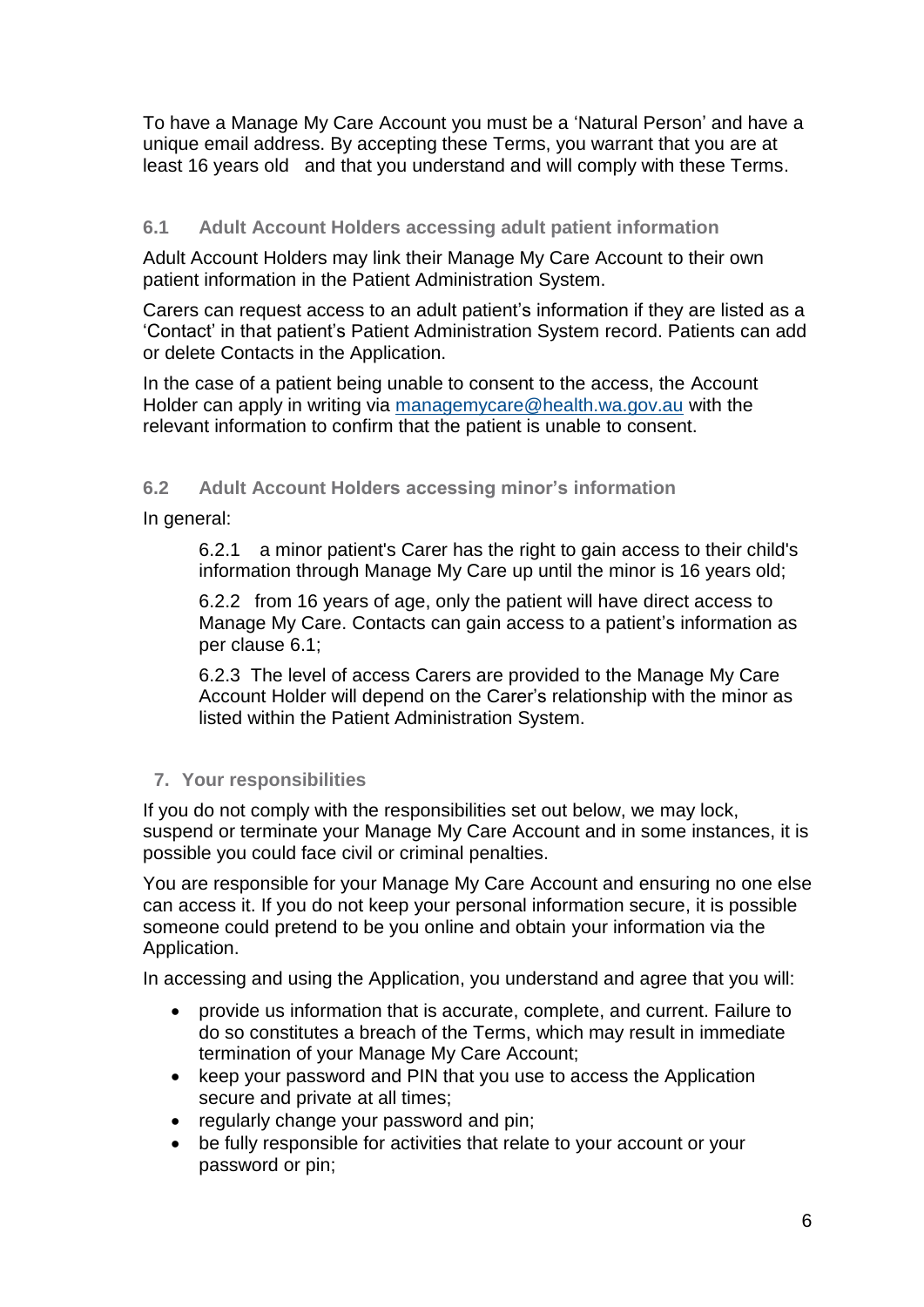- not access or seek to access any other person's Manage My Care Account you are not permitted to access;
- notify us immediately upon becoming aware of any breach of security or unauthorised use of your account. You can do this by contacting [managemycare@health.wa.gov.au;](mailto:managemycare@health.wa.gov.au)
- keep your demographic details (such as your address and mobile number) accurate in the Application and the Patient Administration System. You can update some of your details in the Application however some changes (e.g. change of name) will need to be made in person at the hospital as supporting documentation will need to be sighted;
- keep your Contacts details accurate and up to date;
- ensure that your computer and/or mobile Device are sufficiently secure to ensure that your Manage My Care Account is not inadvertently disclosed to or accessed by unauthorised persons;
- satisfy yourself that your access to the Application on any shared or public computer and/or mobile Device is consistent with your privacy requirements; and
- ensure that the computer and/or mobile Device you use to access Manage My Care has appropriate security controls enabled.

# **Manage My Care notification settings**

You should keep your mobile Device notification settings for Manage My Care turned on, so you know when a new message is available in the Application.

You are responsible for reading all your messages in a timely manner. If you incorrectly receive a message addressed to another person other than yourself or someone you are an Authorised Contact for, you must notify Outpatient Direct on 1800 517 133 immediately.

Notifications will not automatically appear in a web browser if Manage My Care is not logged in. Users can view all notifications by logging into the application.

# **8. Deactivation of accounts**

Your access or account may be locked, suspended or terminated at any time or for any reason in our sole and absolute discretion, including without limitation, as follows:

## **8.1 Misuse**

Your account may be locked, suspended or terminated if you breach any of these Terms.

## **8.2 By user**

An adult patient may remove an Authorised Contact's access to their patient information at any time by updating their Contacts listed in the Application.

A user may deactivate their own account at any time, this account can be reactivated by the same user at any time without any impact on the set up or functioning of the account.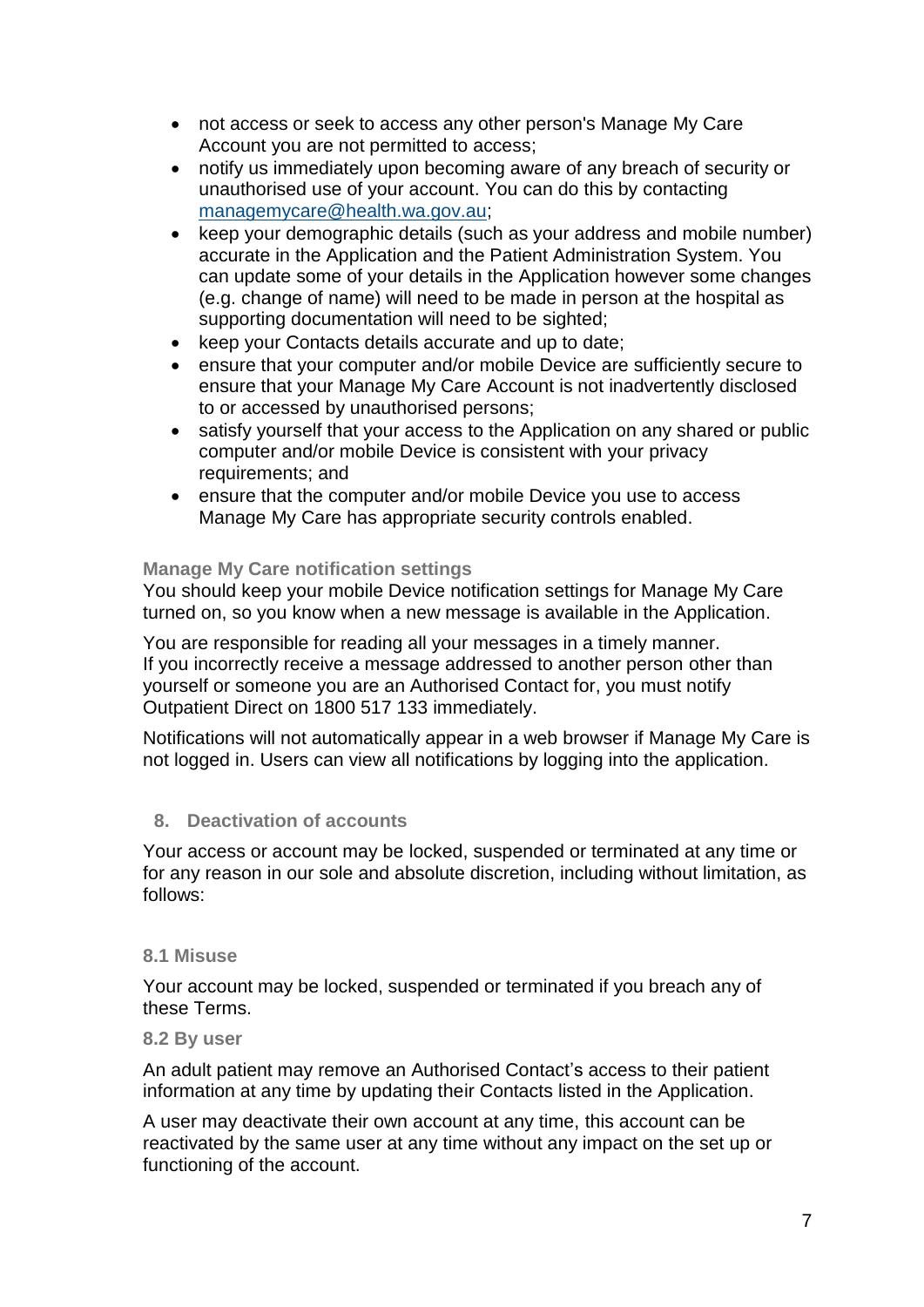## **8.3 Patient turns 16**

Authorised Contact's access to Manage My Care will be automatically terminated when a patient turns 16. You will be reminded at 60 days and at two days before this date of this upcoming change. If the patient is intellectually impaired, or there are other lawful reasons why you require continued access without the patient's express permission contact [managemycare@health.wa.gov.au.](mailto:managemycare@health.wa.gov.au)

#### **8.4 Reactivation**

An account deactivated by the user can be reactivated at any time without any impact on the account set up.

An account deactivated by us can only be reactivated by us. Applications to request reactivation can be submitted via [managemycare@health.wa.gov.au.](mailto:managemycare@health.wa.gov.au)

#### **8.4 Deletion**

A user can delete their account at any time. If you delete your account, NEXA will break all links between your Manage My Care Account and the Patient Administration System. If you wish to recreate a Manage My Care Account, you must complete a creation process and also repeat the process to create a Linked Manage My Care Account.

#### **9. What we are responsible for**

We are responsible for ensuring us and NEXA:

- take reasonable steps to ensure the security of your personal information while it is being collected by, stored or passing through the Application;
- handle your personal information in accordance with Clause 3. Privacy and confidentiality;
- complete application updates, bug fixes, patches to the Application; and
- providing you with updated Terms.

## **10.Banned uses of the Application**

You must not use the Application:

- to gain unauthorised access to a Manage My Care Account or Linked Manage My Care Account;
- to participate in any illegal or fraudulent activity;
- to cause disruption to the Application;
- in a way that infringes a person's rights or prevents them from using the Application;
- in any way that may harass, cause distress or inconvenience others; or
- to post or send unlawful, defamatory, offensive or scandalous material.

## **11.Disclaimer**

The information displayed on the Application is provided voluntarily by us as a public service and is made available in good faith. While we use our best endeavours to ensure the Application is available and accessible all times, that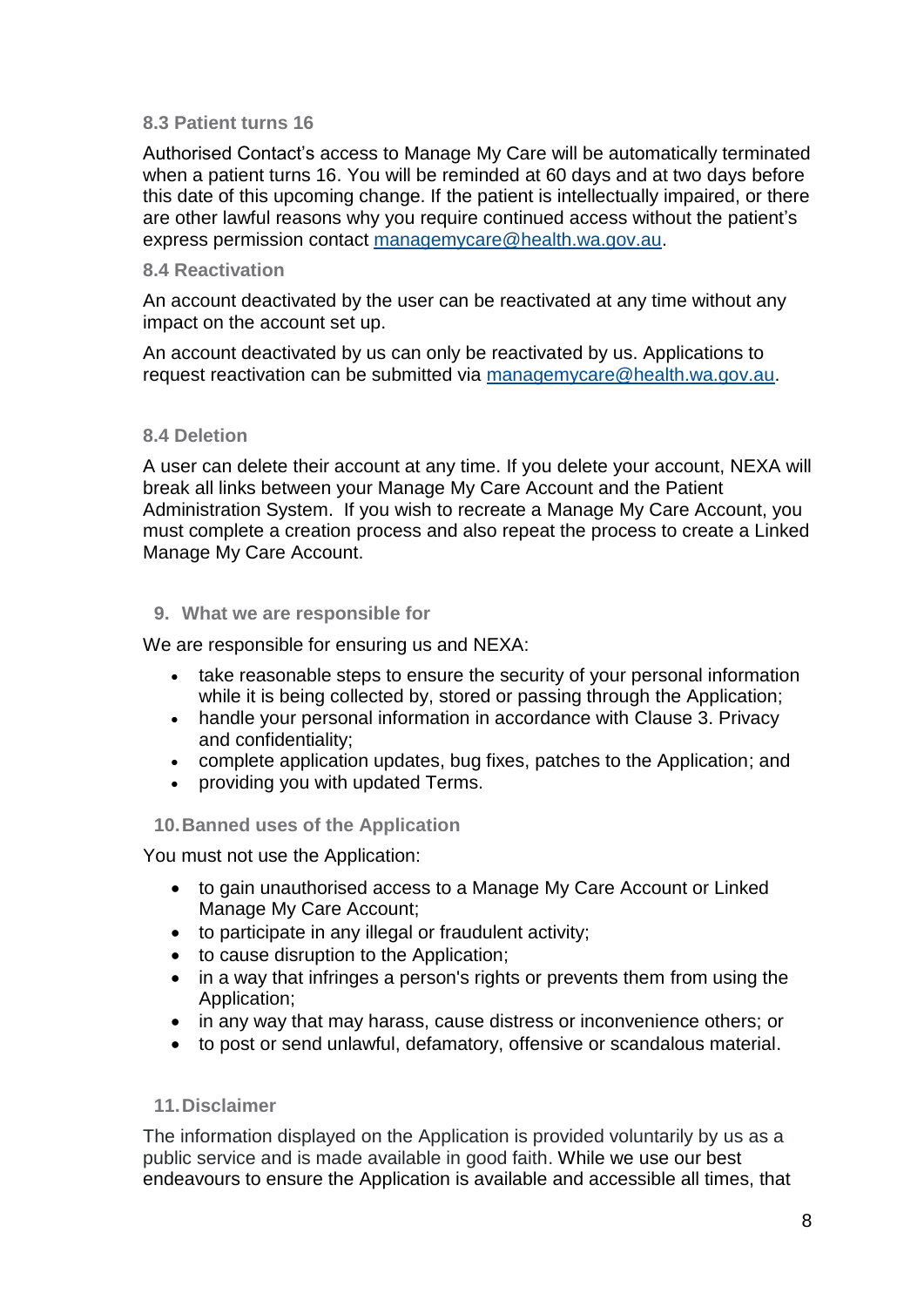there are no errors and remain secure, we are unable to guarantee that there will not be unexpected outages, times when information displayed is not entirely accurate, or there are security risks.

The Application is made available to you on an 'as is' and 'as available' basis and at your own risk. To the maximum extent permitted by law, we make no representation, provides no express warranty or guarantee, and excludes all liability and any implied warranties (whether implied by statute or otherwise) in connection with:

- the Application being provided error-free or without interruption (including without limitation the availability of internet connections or other telecommunications systems); or
- the accessibility, availability, accuracy, quality, currency or reliability of the Application or any linked site, or third party materials, information, products or services promoted or accessed via the Application or any linked site; or
- the functionality, features and performance of the Application (we may withdraw, suspend or discontinue any functionality or feature at any time); or
- the security of the Application or any linked site, or the safety of any file or software associated with them (such as safety from any virus or defects including those which could damage or interfere with your data, hardware or software). Please note, we will continue to review the measures we take to ensure your information is kept safe and secure (as detailed in Clause 2),

If the Application is not available or accessible or you are aware of an error contact us at [managemycare@health.wa.gov.au.](mailto:adminmanagemycare@health.wa.gov.au)

# **12.Limitation of liability and indemnity**

We shall not be liable for any direct, indirect, consequential, incidental, special or punitive losses, costs, expenses or damages (Losses) whether in contract, tort or otherwise (including negligence) arising out of or in connection with Manage My Care, related services and products, content or information contained within Manage My Care or any linked site, or our performance or non-performance of its obligations under these Terms, even if we have been advised of the possibility of that damage.

To the extent permitted by law you agree that in the event of any problem with Manage My Care, any services provided in connection with Manage My Care or any dealings between you and us:

- your sole remedy is to cease using Manage My Care or any information, materials, or services provided to, or accessed by you, in connection with Manage My Care;
- you release us and hold us harmless from any and all claims, demands, and damages of every kind and nature (including, without limitation, actual, special, incidental, consequential, known and unknown, suspected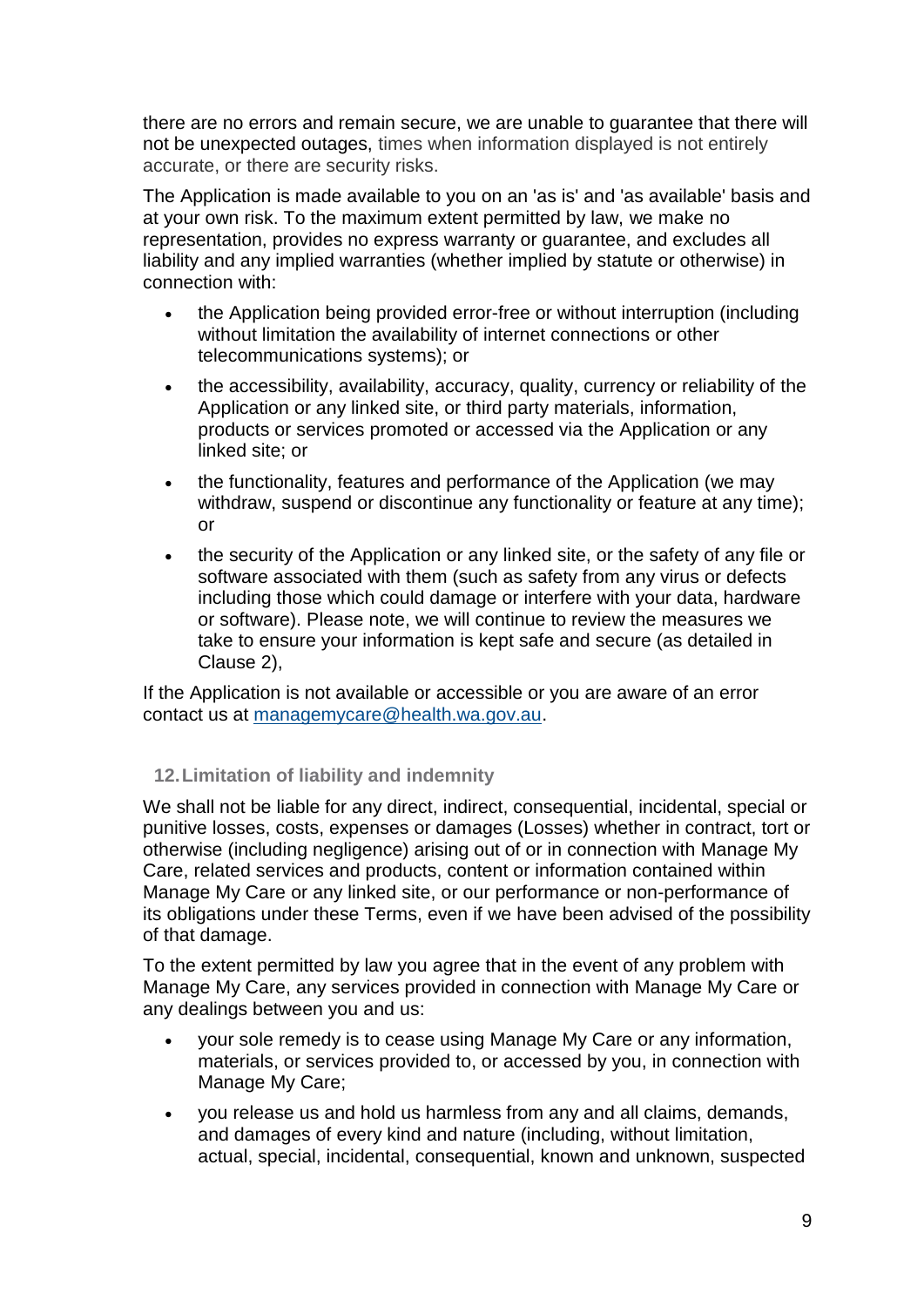and unsuspected, disclosed and undisclosed) arising out of or in any way connected with your use of Manage My Care; and

• you waive the provisions of any law limiting or prohibiting a limitation and release as set out in this clause.

You agree to indemnify us for any Losses claimed by any party in relation to your use of Manage My Care in breach of these Terms.

# **13.Intellectual Property**

The Application, excluding patient information, is owned by us and is protected by Australian and international copyright and other intellectual property laws.

## **14.General**

These Terms and associated documents, as amended by us from time to time in our absolute discretion, constitute the agreement between us and you in connection with the Application.

If any element of these Terms is held to be invalid, unenforceable or illegal for any reason, the remaining part or parts of the Terms will continue in full force. These Terms are governed by the laws in force in the State of Western Australia and applicable Federal Laws. By using the Application you unconditionally submit to the jurisdiction of the courts of the State of Western Australia and all courts with jurisdiction to hear appeals from those courts, and Federal courts as relevant.

## **15.Consent**

You warrant that you are able to give consent under Australian Law or, in the event that you do not have the capacity to give consent, you warrant that your Guardian has given any consent required under these Terms on your behalf.

You hereby expressly and voluntarily grant your informed consent to us to deal with your personal information in accordance with the Terms. Should you retract your consent, please contact managemycare@health.wa.gov.au. If you retract your consent, you acknowledge and agree that you will not have to the full functionality of the Application.

## **16.Updates to Application**

We may provide Updates that may modify or delete certain features and/or functionalities of the Application. You agree that we have no obligation to provide any Updates, or continue to provide or enable any particular features and/or functionalities of the Application to you.

You further agree that all Updates will be deemed to constitute an integral part of the Application, and subject to these Terms.